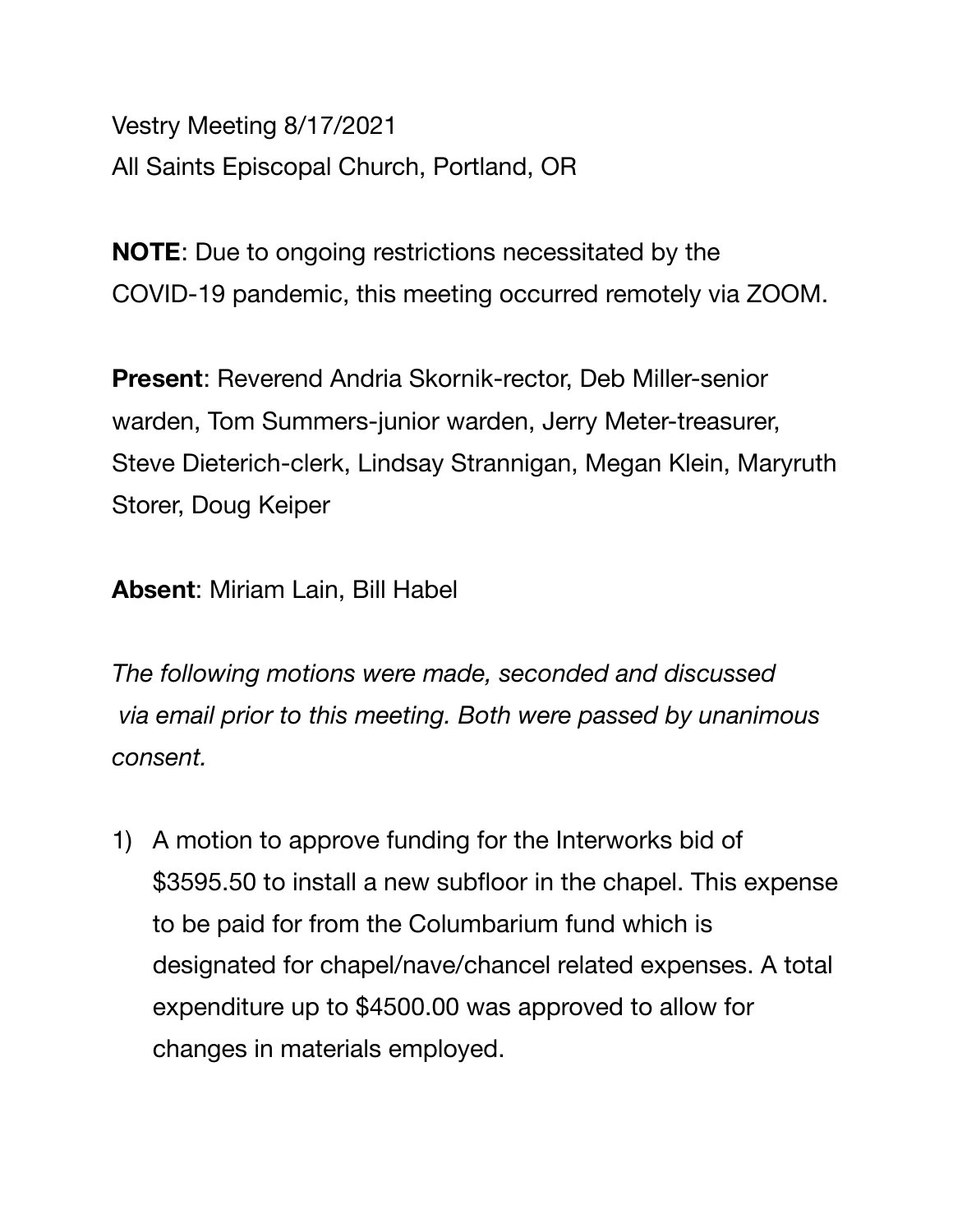2) A motion to approve withdrawal of \$15,000.00 from our Endowment principal to be added to the remainder of our diocesan loan proceeds (original loan total was \$51,500.00). In addition to other expenses already approved, this money will be used to pay the \$8005.65 bid from Vortex for two new electrified panic bars with vertical rods AND up to \$10,520.00 to be used for electrical work needed to complete our security update, for installation of two additional dedicated power lines and for the re-keying of church doors.

Tonight's meeting began at 7:05 PM with an opening prayer offered by Mother Andria.

1) **Rector's report**- a) The results of the survey regarding the proposed Woodstock Commons project, completed by 65 parishioners/family units, were reviewed. Issues receiving much support included: improved accessibility, creating a new entrance to the parish hall from Woodstock Blvd, adding A/C to existing areas not already served, updating/replacing heating system and remodeling/repositioning bathrooms. The % of respondents (~70%) indicating that they would likely provide financial support to the project was encouraging. We will certainly need to obtain financial support from sources other than parishioners as well, for this project to be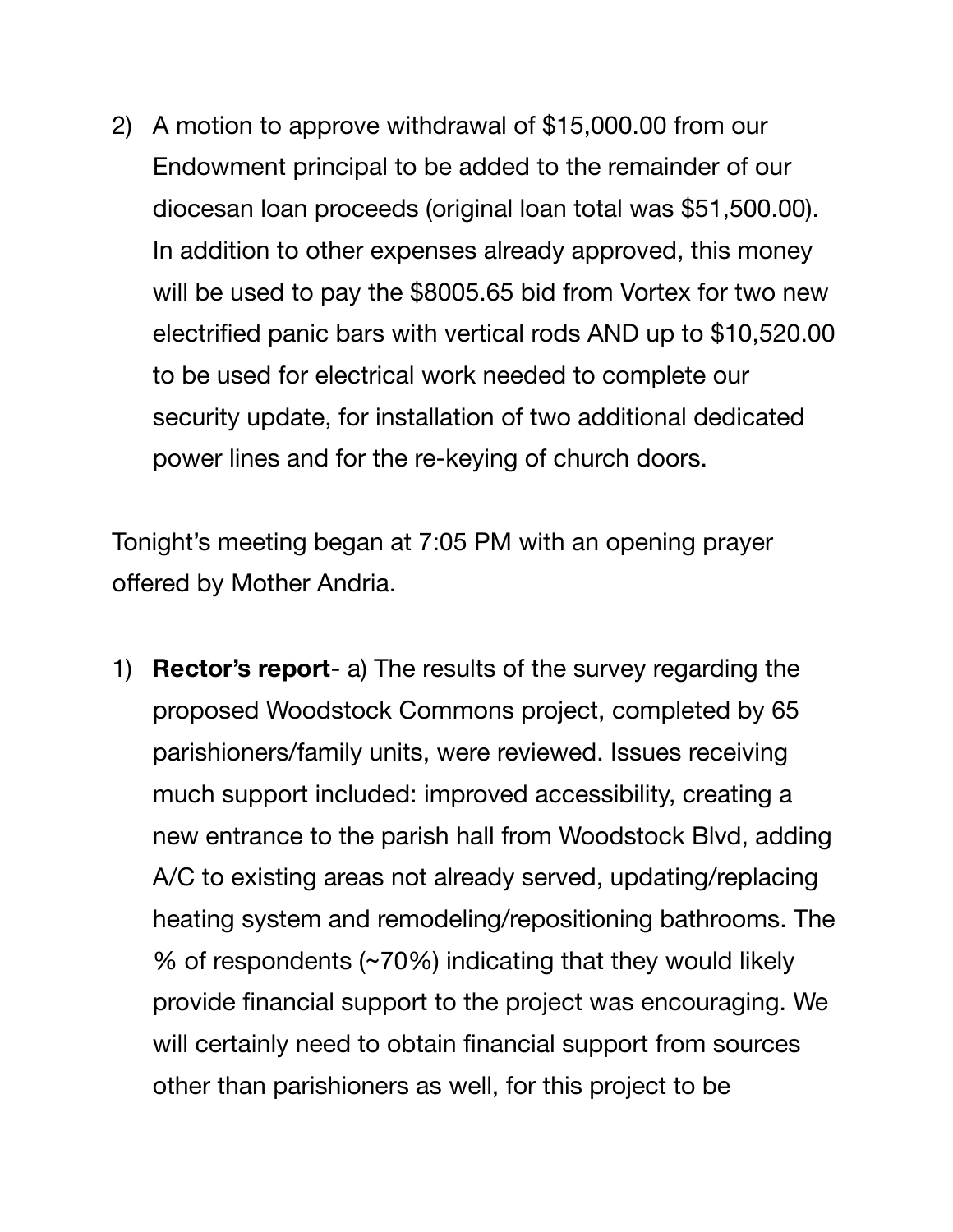successful. We will need to have a series of discussions with parishioners, current tenants, volunteers and community members before we can make more specific plans for the Woodstock Commons project. Most likely, we will need to pursue the project in stages starting with the most needed and most widely supported items. b) Basement classroom: We have a prospective tenant for this space beginning in 12/2021 (proposed rent ~\$1000.00/month) Before then, we need to have a new floor installed. *A motion was made and seconded* to approve spending up to \$2000.00 for this purpose. Passed unanimously.

2) **Senior warden's report**- a) please contact members of the executive board if you have questions about how All Saints is responding to the ever changing COVID protocols. b) There are many new parishioners despite the pandemic! It's time to create a new all members photo directory. We can complete this in house using our new *Breeze* software. Jerry is willing to take photos on a number of Sundays. Details to follow. c) If you are concerned about parishioners you have neither seen nor heard from for awhile, pass their names along to Mother Andria. We can divide up these names among vestry members to attempt contact as we did earlier in the pandemic.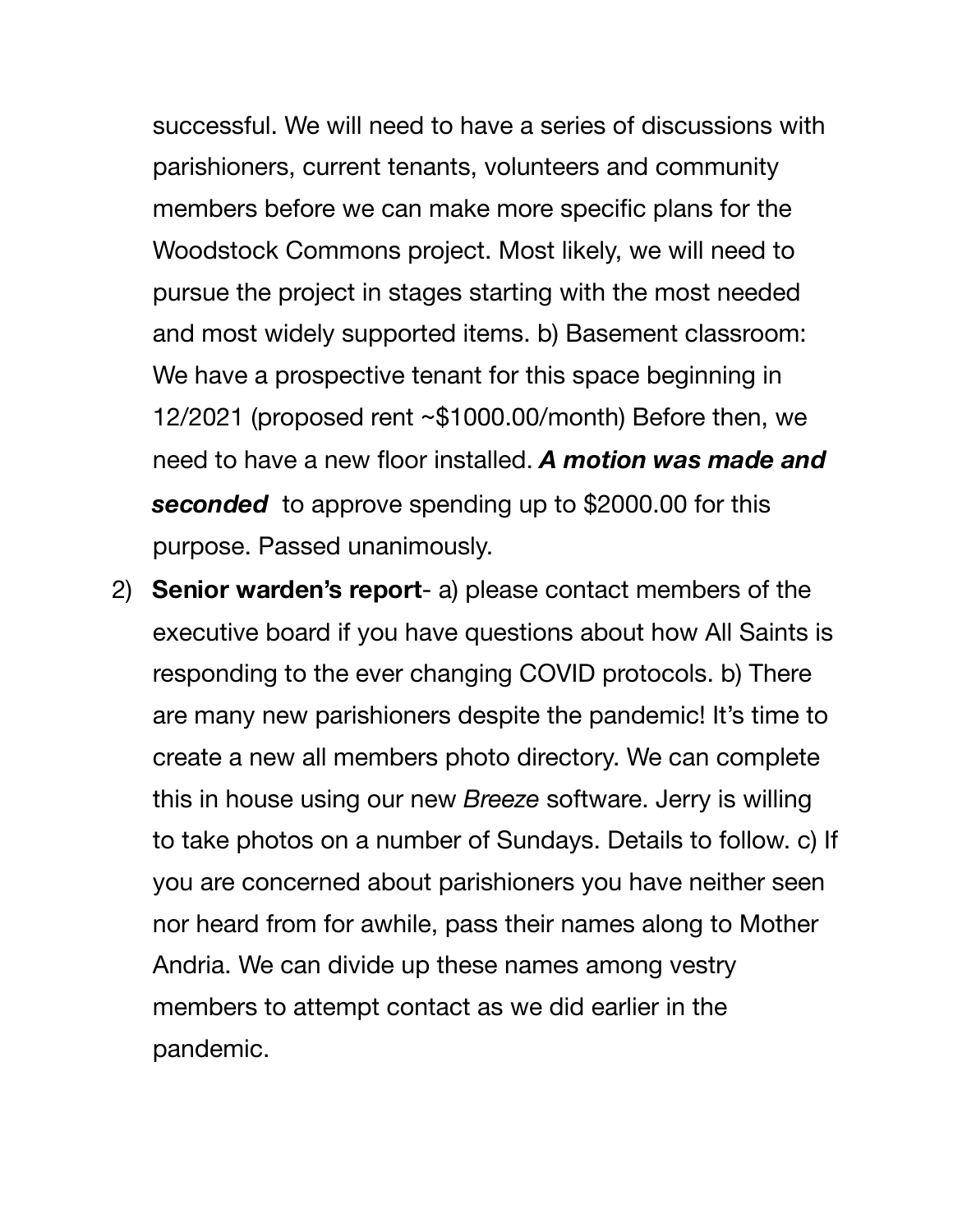- 3) **Junior warden's report** There is an "accessibility issue" at the main entrance that needs immediate attention. Tom will obtain bids for the necessary concrete work and forward them to vestry members for approval.
- 4) **Treasurer's report** a) Financial reports were sent to all vestry members prior to this meeting . There were no questions or comments at this time. b) Jerry reviewed the issues surrounding Mother Andria's request that the remainder of her 2021 compensation, beginning in 8/2021, be labeled/treated as "housing allowance". Adjustments to her contract to achieve the same goal in 2022 will need to be made. Notethese changes have no effect on her total approved compensation. Jerry supports this request and plan. *A motion was made and seconded* to proceed with this change. Passed unanimously.
- 5) **Minutes of the 5/18/2021 vestry meeting** were approved as submitted.
- 6) Following a closing prayer offered by Mother Andria, the meeting was adjourned at 7:50 PM.
- 7) **Next meeting** Tuesday 9/21/2021 at 7:00 PM. If COVID protocols permit, we will hold this meeting in person in the parish hall masked, socially distanced, with the windows open. A ZOOM link will also be available.